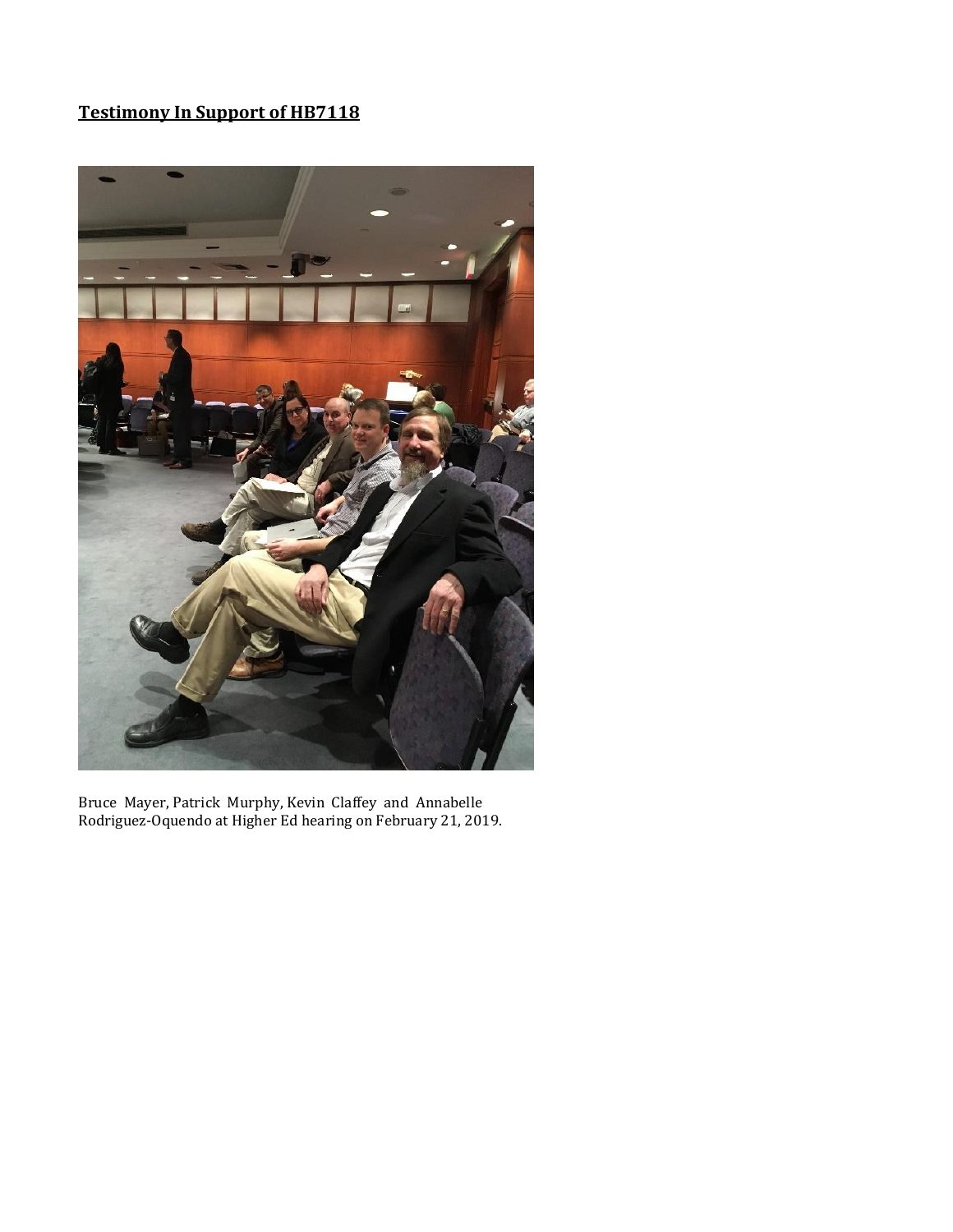#### **Jenna M. Bartley, Ph.D.**

Assistant Professor Center on Aging and Department of Immunology University of Connecticut Health 263 Farmington Avenue Farmington, CT 06030 [jbartley@uchc.edu](mailto:jbartley@uchc.edu)

My research aims to bridge the gap between bench and bedside research by focusing on translational aging research. My lab primarily utilizes human clinical trials to examine interrelated aspects of immune responses, metabolism, and physical function with advanced techniques to probe how the biology of aging effects multiple systems. This more "geroscience" approach to age-related disorders allows me to research common pathways in the biology of aging, and importantly, investigate ways it can be manipulated to improve overall healthspan. With an ever growing older population, my multidisciplinary research aims to prevent age-related declines in immune responses and help older adults maintain their independence into late life.

As a new assistant professor, I have a steep road ahead of me while trying to establish my research independence and begin multiple research studies. Unfortunately, the high fringe rates caused by unfunded fringe liability are an impedance to my productivity and general success. With limited funds available, the high fringe rates makes it difficult to hire qualified research technicians. In fact, senior research associates are likely at a disadvantage due to the high fringe costs associated with their pay. I feel this is unfair to both the research scientists, as well as the research staff. Additionally, as I write and submit multiple grants, it is disappointing that the cost of research staff is so high that sacrifices need to be made on the scientific side in order to keep the total costs within the given budget. These scientific sacrifices, including using less than cutting-edge technology to keep within budgetary concerns, decrease the competitiveness of the grants. Overall, as a new faculty member, the high fringe rates are an extreme disadvantage for my current internal funds, e.g. start-up funds, and all external grant submissions. It is an impedance to my current research and future success.

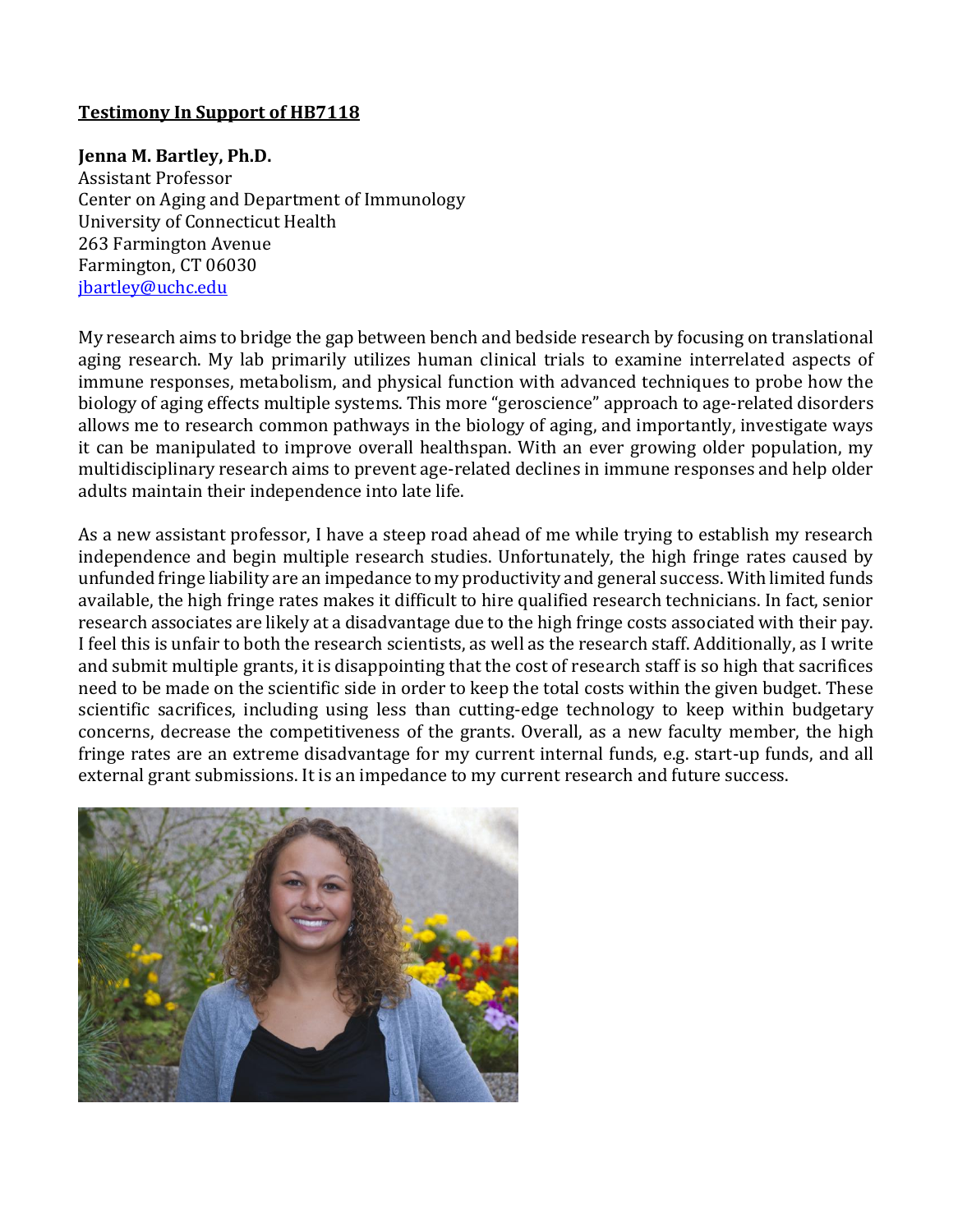#### **John H. Carson, Ph.D.**

Professor Department of Molecular Biology Center for Cell Analysis and Modeling University of Connecticut Health 263 Farmington Avenue Farmington, CT 06030 [johnherbertcarson@gmail.com](mailto:johnherbertcarson@gmail.com)

My laboratory, in the Center for Cell Analysis and Modeling at the University of Connecticut Health Center, works on the molecular basis for fragile X disorders. These include: fragile X syndrome, the major single gene cause of mental retardation and autism in young boys, fragile X tremor ataxia syndrome, a major cause of tremor, ataxia and cognitive decline in older males, and fragile X premature ovarian insufficiency, a major cause of early menopause in females. All of these disorders are caused by expansions of CGG repeat sequences in the FMR1 gene, which are found in 1/130 females and 1/300 males in the general population. Approximately 20,000 Connecticut residents carry such expansions and are therefore at risk for fragile X disorders.

Using advanced biochemical, biophysical and cell biological experiments my laboratory has discovered a common biochemical mechanism for fragile X disorders. This mechanism could potentially be targeted to develop therapeutic strategies for ameliorating fragile X disorders. However we have not been able to develop such strategies because the very high fringe benefit rate at UCHC precludes hiring sufficient research staff with advanced biochemical training.

Reducing the fringe benefit rate at UCHC would allow us to develop therapeutic strategies for fragile X disorders that could potentially benefit 20,000 Connecticut residents.

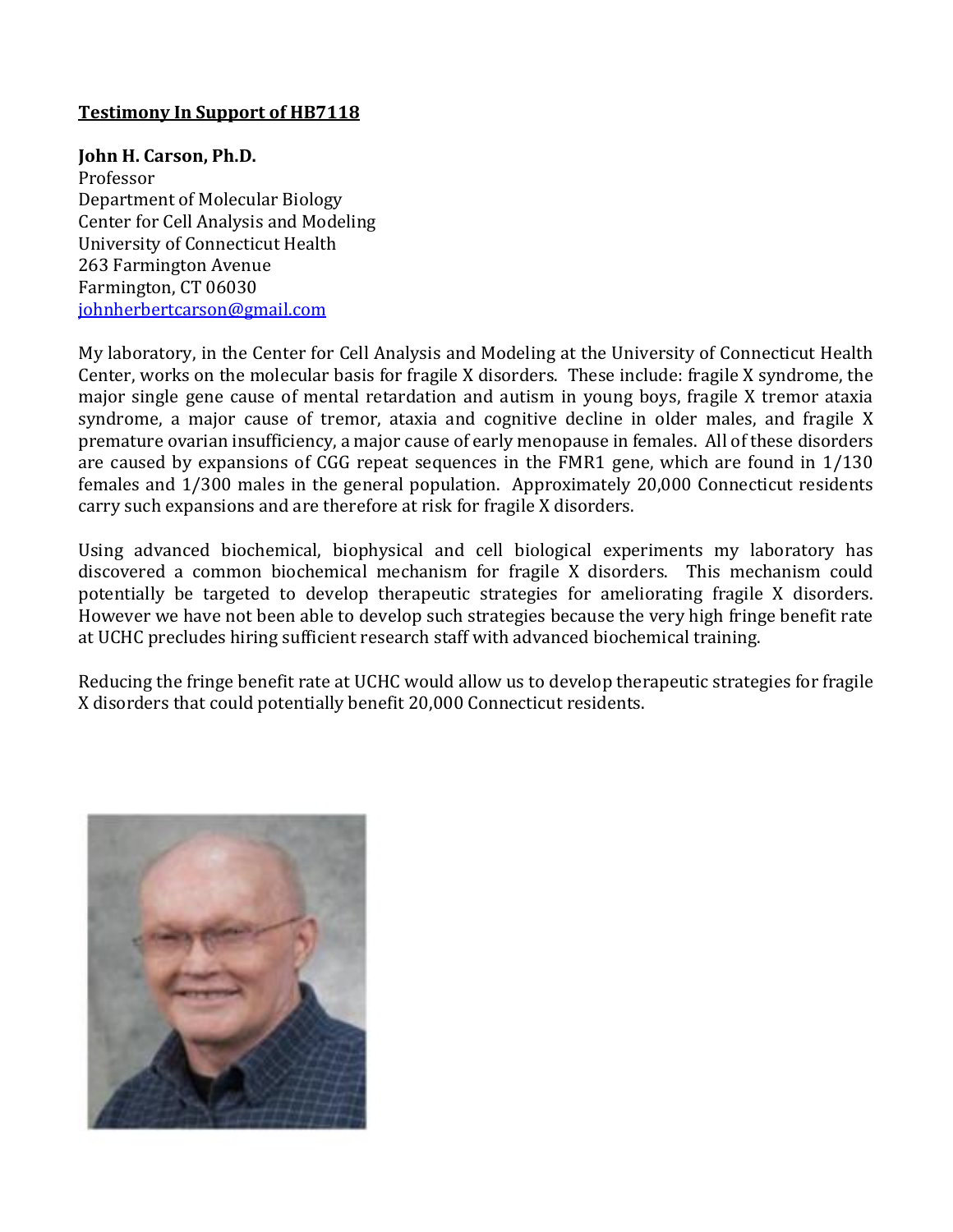#### **Kevin Claffey, PhD.**

Professor Cell Biology President, UCHC-AAUP Faculty Union University of Connecticut Health 263 Farmington Avenue Farmington, CT 06030 [claffey@uchc.edu](mailto:claffey@uchc.edu)

Dear Committee members thanks for hearing our support of HB7118 which will address the severe damage to our Research, Education, Workforce training and Jobs that occurs at UConn and UConn Health. I am a Cancer Researcher who was funded for over 20 years by the NIH National Cancer Institute. When applying for grants, the inclusion of a 70% fringe rate is unfavorable to funding decisions compared to fringe rates in comparable institutions, typically 35-40%. One example of the negative impact is that I was unable to fully fund a highly trained technician in my lab completely in between grants, and she had to leave to maintain full-time employment. The drop in experiments, data and publications within only a 6 month period made grant reapplication difficult and noncompetitive. Unfortunately, this is occurring throughout the university and affects our ability to get grants, train undergraduates, graduates and post-doctoral fellows. The cumulative effects of this problem affects our ability as a state to remain competitive and build BioScience Technology hubs and jobs due to a diminished availability of a competent and trained workforce. My colleagues will attest to the severity of this issue and we implore you to fix this unfunded liability issue.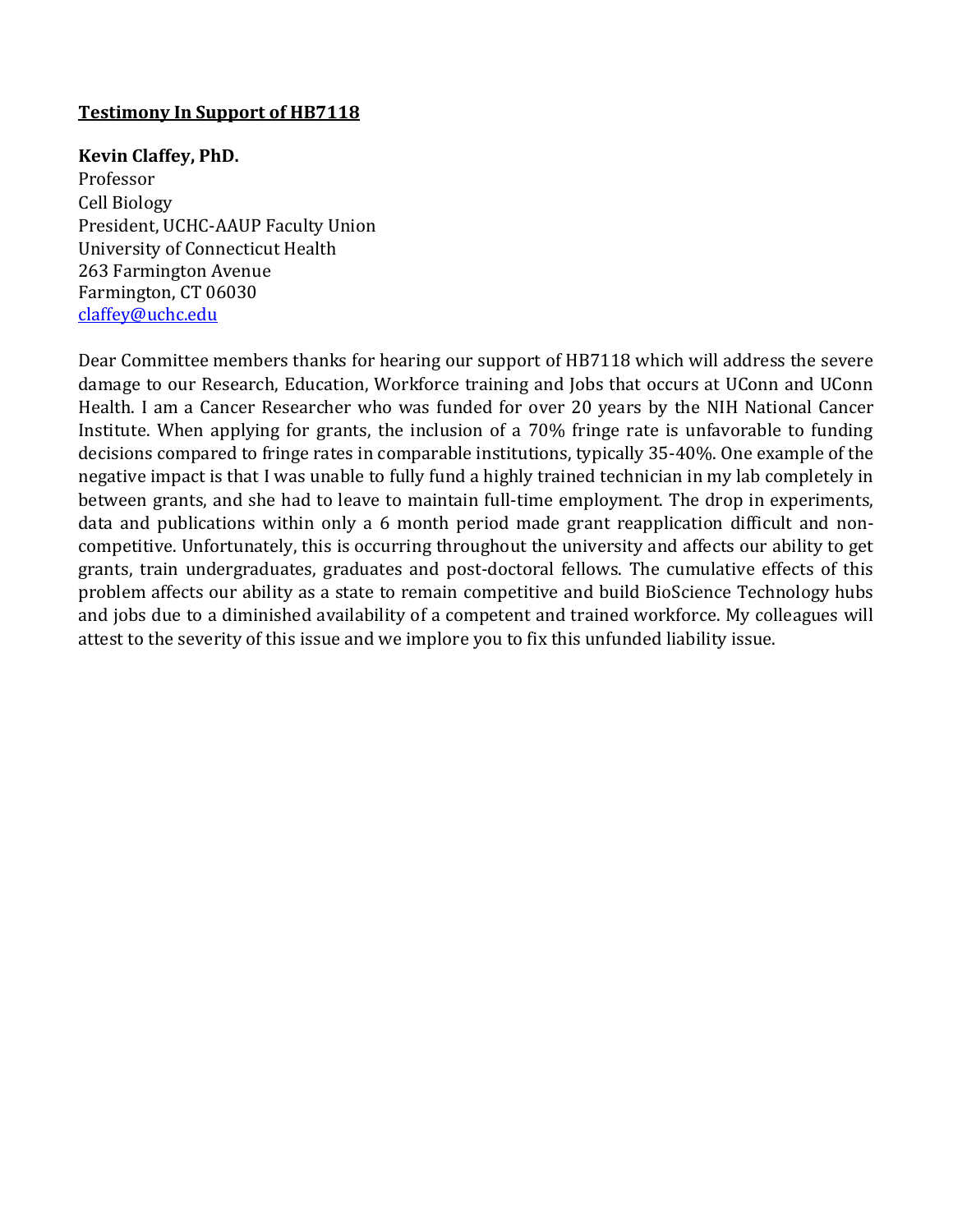**Laura Haynes, Ph.D.** Professor Center on Aging Department of Immunology University of Connecticut Health 263 Farmington Avenue Farmington, CT 06030 [lhaynes@uchc.edu](mailto:lhaynes@uchc.edu)

My work examines how aging impacts the response to infectious diseases such as influenza. This is important because older folks are more susceptible to infection and they exhibit significantly decreased resilience following infection. For example, we are examining how influenza infection impacts muscle loss and how this is related to physical disability in older folks. Ultimately, loss of mobility resulting from influenza infection could result in the inability to live independently and require relocation to an assisted care facility. We are using an aging mouse model of influenza infection to understand the mechanisms of how flu impacts muscle and how this can be prevented.

My research is funded by NIH grants. Because of the high fringe benefit rates for employees at UConn Health, I have had to cut back on the experiments proposed for each grant that I have submitted. Importantly, this can severely impact the overall strength of the grants that I can submit and is disadvantageous since our competitors do not have to deal with this issue. I have also had to severely limit the percent effort of my staff on my grants. This limits the number of experiments that I can conduct and it also limits the number of follow up experiments that we can do when we find something interesting or unexpected. The end result is that our research is not as robust and cutting edge when compared to our competitors, and our chances of obtaining future funding from NIH are diminished because of this.

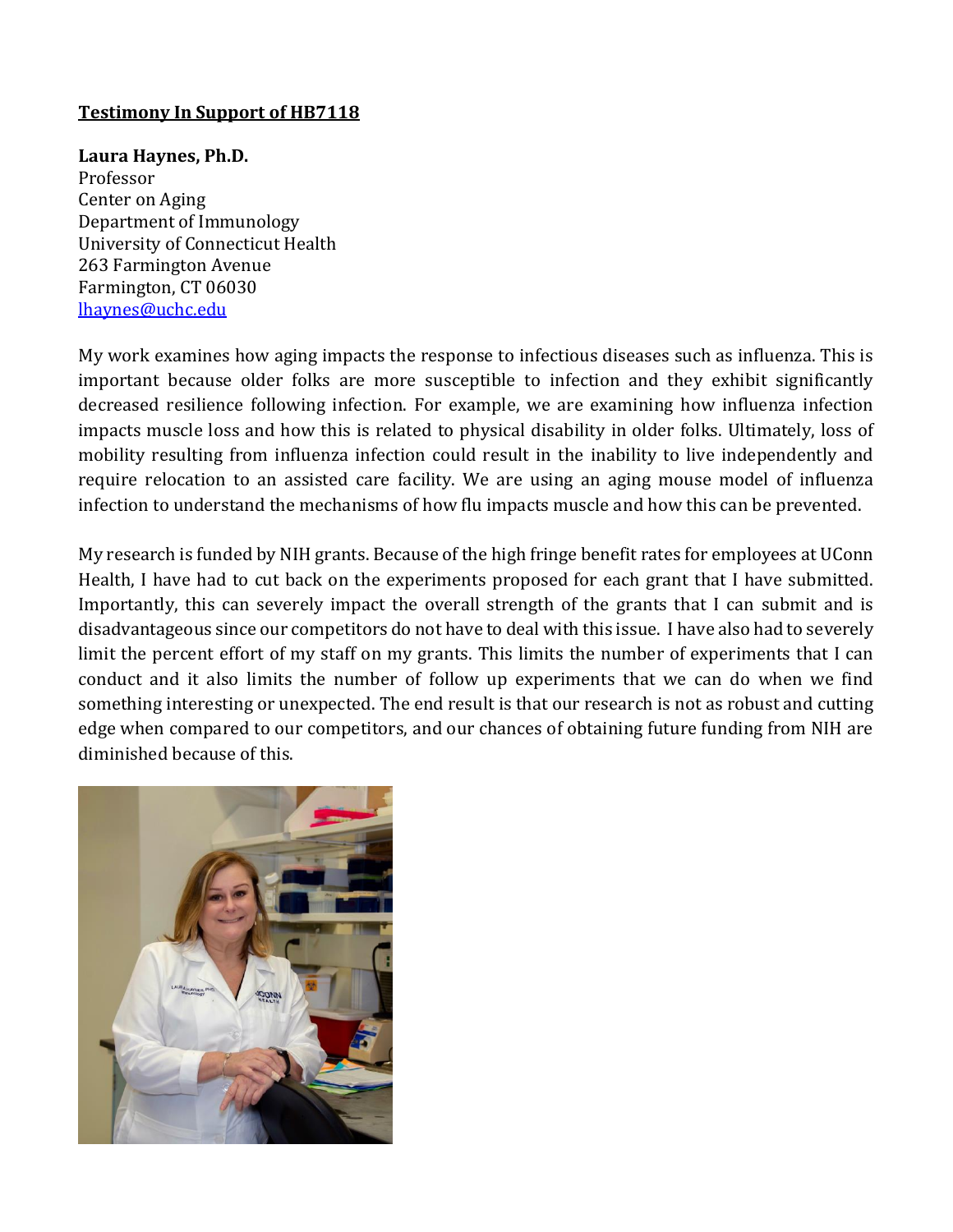# **Christopher D. Heinen, Ph.D.**

Associate Professor of Medicine Director of Postdoctoral Affairs Center for Molecular Oncology University of Connecticut Health 263 Farmington Avenue Farmington, CT 06030 [cheinen@uchc.edu](mailto:cheinen@uchc.edu)

My laboratory studies the molecular biology of colorectal cancer development. Specifically, we study a hereditary disease called Lynch syndrome in which patients have a greatly increased risk of developing colonic and other cancers. We are interested in how mutations that cause this disease affect the function of their encoded proteins and the implications this has for disease diagnosis and management.

The extraordinary fringe rates for our research staff are an issue on multiple fronts. For starters, our personnel costs are nearly double that of my out of state collaborators. Since NIH grants have a set budget limit for a standard R01 (a value that hasn't changed in over 15 years), that basically means we have to work with less staff and less research supplies than other labs around the country. Second, this also impacts recruitment of new faculty. One specific story involved the recruitment of a new basic science chair to UConn Health. I was called in to meet with a candidate in my role as Director of Postdoctoral Affairs because the candidate had heard about our high fringe rates and wanted to confirm it was true. Sadly, I had to tell this candidate they had heard correctly. The candidate astutely pointed out that this likely explained why many of the labs they had visited had so few people working in them. I cannot say with certainty that this person was the top choice for the position or whether this was a deciding factor in that person not coming here, but it clearly is a major negative for UCH when attempting to hire new, outstanding faculty. The cost of doing business here is uncompetitively high, driven almost exclusively by the fringe rates.

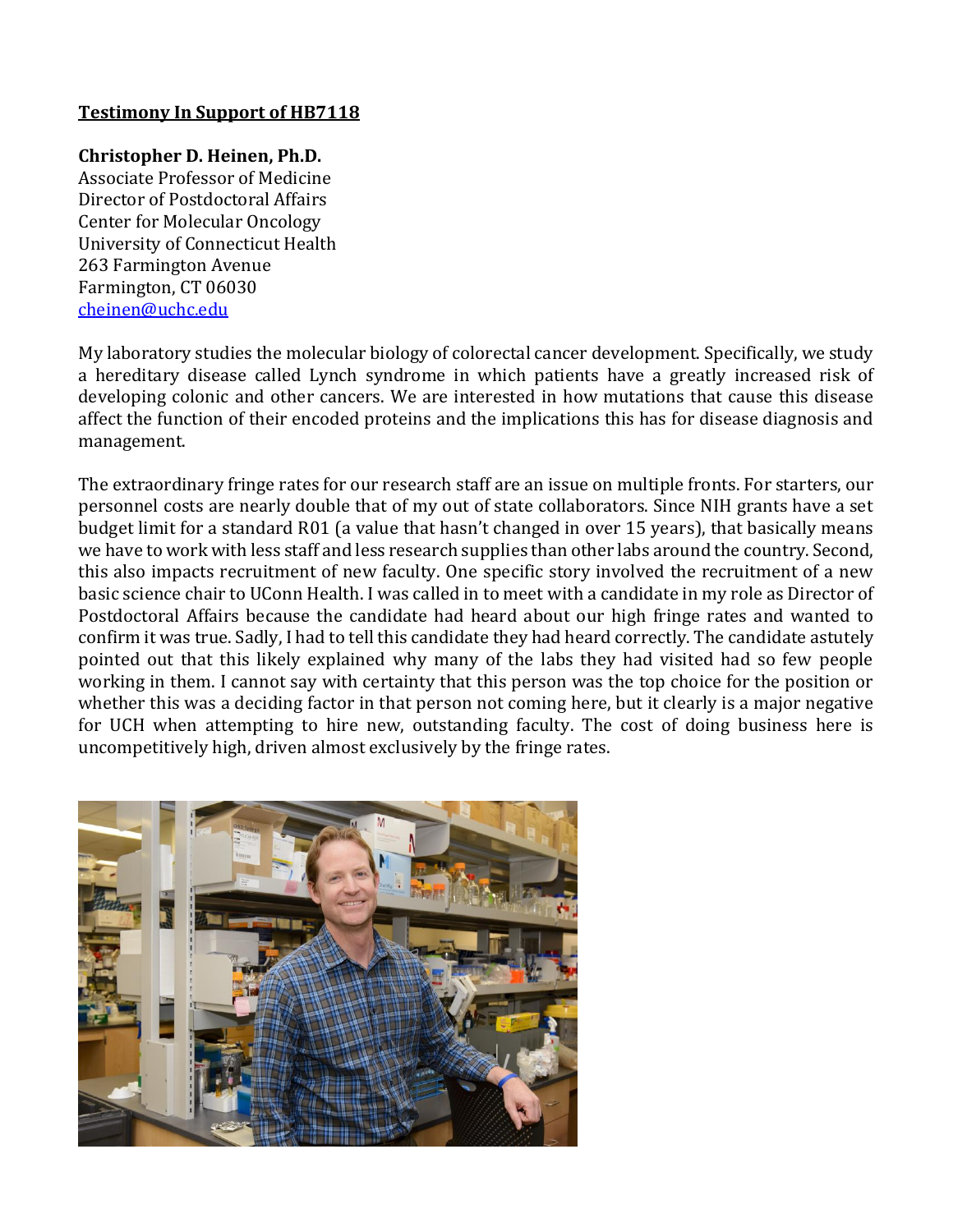## **Jeffrey C. Hoch, Ph.D.**

Professor of Molecular Biology and Biophysics Director, Gregory P. Mullen NMR Structural Biology Facility Director, NMRbox.org: National Center for Biomolecular NMR Data Processing and Analysis University of Connecticut Health 263 Farmington Avenue Farmington, CT 06030 [hock@uchc.edu](mailto:hock@uchc.edu)

Studies of the molecular basis of disease are essential in the fight against deadly and implacable foes of age-related dementias such as Alzheimer's and Parkinsons's Diseases, cancer, and infectious disease. The exploding amount and diversity of data that scientists are able to produce make computation an increasingly important research tool. UConn Health stands at the forefront of computation in biology, exemplified by the National Center for NMR Data Processing and Analysis (NMRbox) and the National Resource for Cell Analysis and Modeling (Virtual Cell).

High fringe benefits that raise the cost of supporting the computer and data scientists that perform the research present a challenge to maintaining this leadership position. In contrast to instruments and resources that process patients or samples, computational analysis can be performed anywhere that has access to high-capacity cyberinfrastructure. Part of the NMRbox team is located in Madison, Wisconsin. Although UConn Health is the lead institution on the grant that funds NMRbox, and in 2020 will become the lead institution on a companion grant currently lead by the University of Wisconsin, fringe benefit rates present a very real obstacle to relocating staff scientists from Madison to Farmington.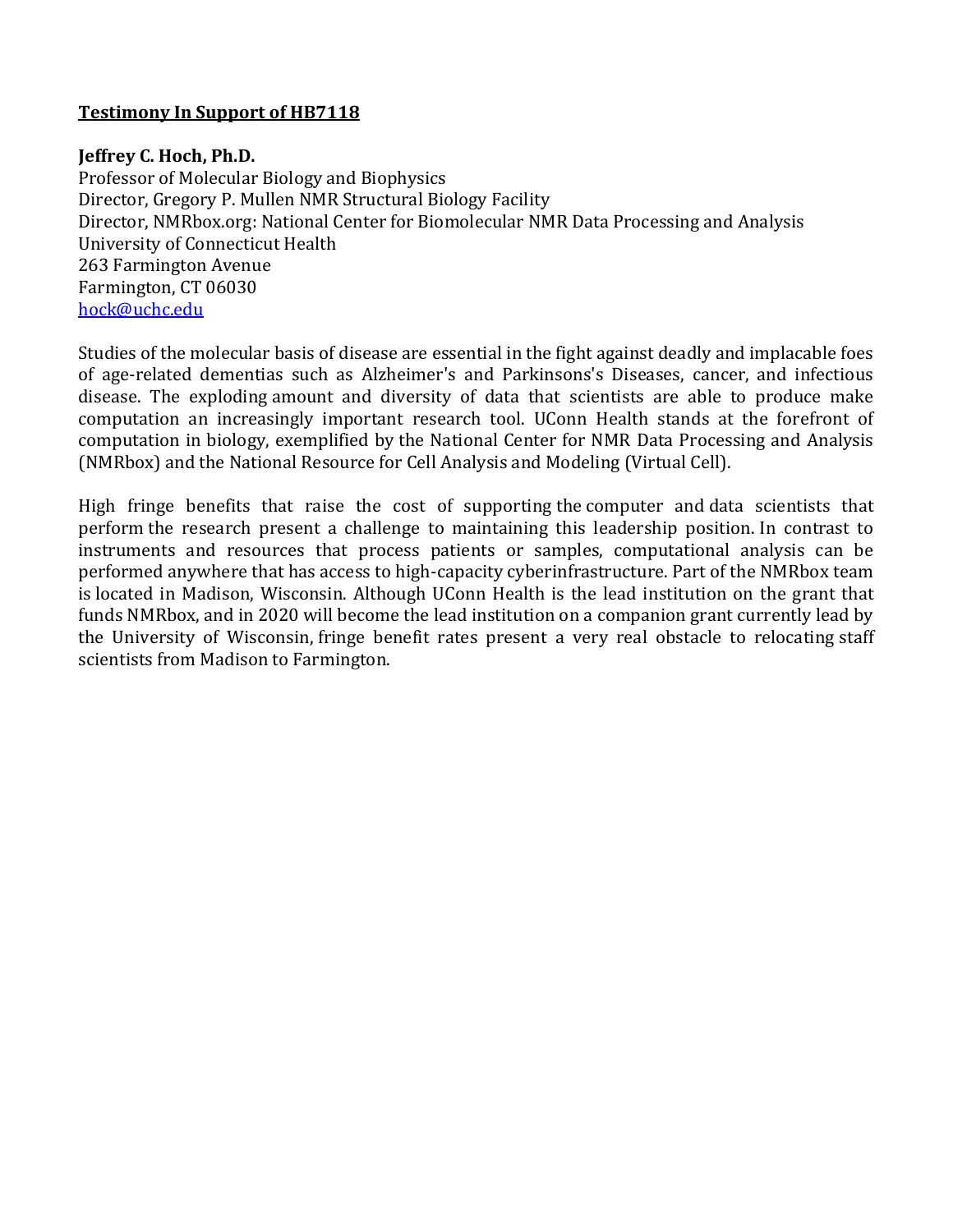#### **Stephen M. King, Ph.D.**

Professor, Department of Molecular Biology and Biophysics Director, Electron Microscopy Facility University of Connecticut Health 263 Farmington Avenue Farmington, CT 06030 [sking@uchc.edu](mailto:sking@uchc.edu) or [king@uchc.edu](mailto:king@uchc.edu)

Research - Currently my laboratory is funded by two RO1 awards from the National Institutes of Health (~\$500,000 in direct costs per year). We study cilia - organelles that play key roles in signaling and motility in humans and other organisms. Defects in these structures lead to broad and often devastating effects in mammals including, infertility, blindness, polycystic kidneys, some epilepsies and obesity, as well as developmental disorders in brain formation, skeletal abnormalities, progressive blindness and many others. Our work focuses on two main areas: 1) we study the molecular motor proteins that allow cilia (and sperm flagella) to move and thereby propel cells and set up fluid flows and gradients. Our second project (in collaboration with Betty Eipper at UConn Health) looks at the role of cilia in secreting peptides and other bioactive molecules to allow for cellcell communication. This is a very new area of research that we have just had funded by the NIH.

Impact of High Fringe Benefit Rates - The enormous fringe liability places UConn faculty at a massive competitive disadvantage when applying for federal and other grants. As the current Chair of the Research Council (a governance council at UConn Health) this problem has been bought to my attention by many colleagues and discussed at our council meetings with senior UConn officials. It is my opinion that this is by far the most serious problem facing researchers at UConn Health. Simply put, the standard NIH RO1 award usually provides approximately \$250,000 or so in direct costs per year - currently I hold two of these awards. I should note that in my experience the National Institute of General Medical Sciences at NIH reduces the actual RO1 grant awarded to  $\sim$ \$250,000/year irrespective of the amount originally requested (which would include the full salary and fringe for all personnel needed to perform the work). Salaries account for probably 80% or more of these costs. As the fringe rate for unionized research staff and postdoctoral fellows is now  $\sim$ 70%, which I understand is higher than at almost all other academic institutions in the US, this means that the number of people we can have in the lab actively working on a project is much less than at other institutions (including others in CT and the North East). This directly and dramatically impacts productivity which of course then directly impacts on grant renewals etc as the amount of progress/publications achieved is far less than would otherwise be so. I have personally received comments on a NIH grant review where the reviewer literally did not believe that the indicated/requested fringe rates were real as they are so far out of the normal range, and then of course that person made highly negative comments concerning the budget - given the ultracompetitive nature of NIH grant funding, this type of response almost guarantees an application will not get funded. I would urge the legislature to act to reduce the unfunded fringe liability charged to research grants as it will have a direct and demonstrable impact on our ability to actually perform ground-breaking biomedical research and greatly enhance future grant funding prospects.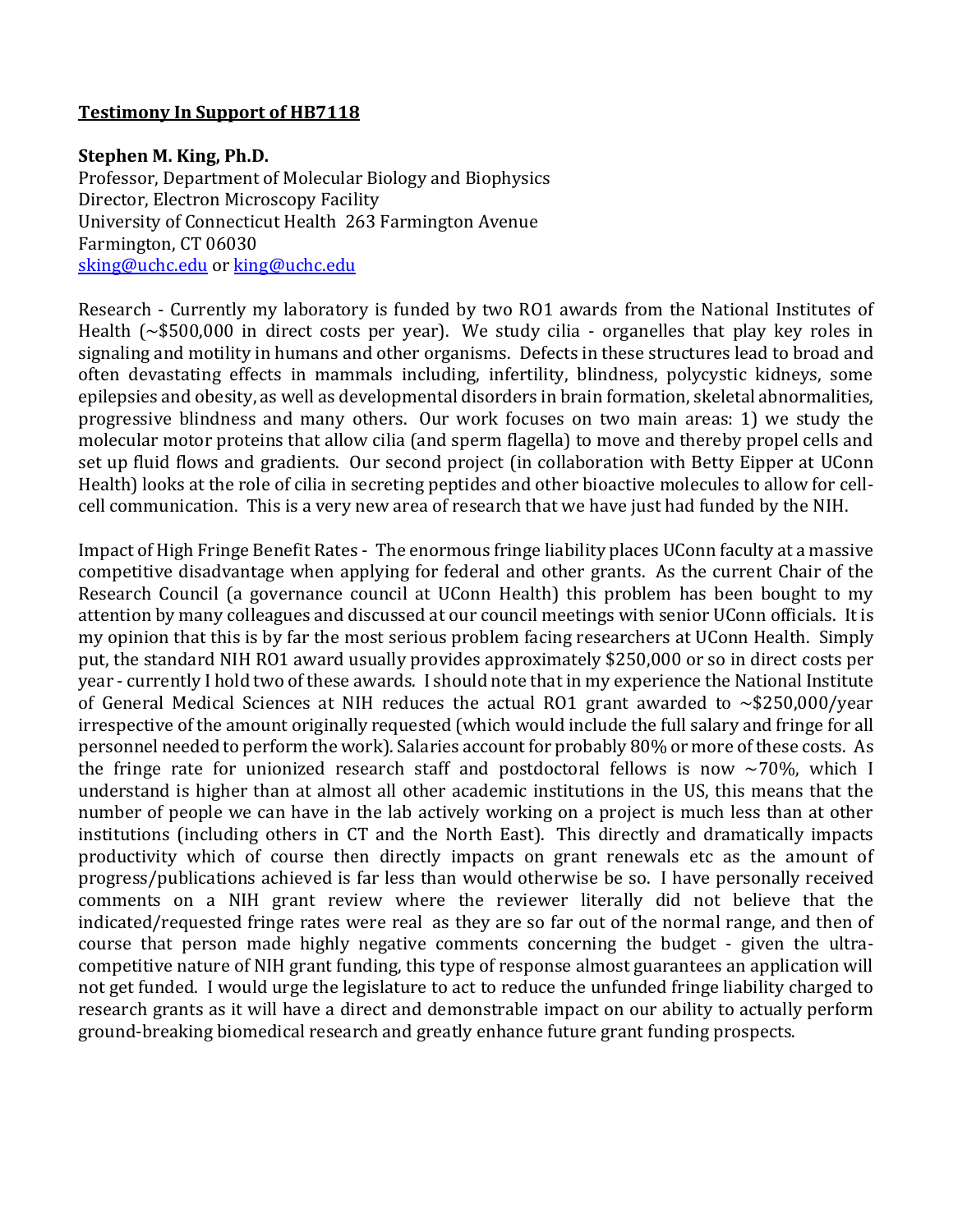**David C. Martinelli, Ph.D.**

Assistant Professor Neuroscience Department University of Connecticut Health 263 Farmington Avenue Farmington, CT 06030 [davidmartinelli@uchc.edu](mailto:davidmartinelli@uchc.edu)

My research is on synaptic adhesion proteins, which allow the neurons of the brain to communicate with one another. Dysfunction of these proteins causes neuropsychiatric diseases such as autism, schizophrenia, and ADHD. The goal of my research is to identify novel treatments for these diseases, which will alleviate suffering (and lead to patents).

The current fringe rate that I am required to pay for my research associate is devastating to my program of research. The current fringe rate is 66.9% and has risen every year that I have been here. I have spoken with multiple colleagues at other comparable state universities and not one of them pays anything close to that rate.

I am a new professor and starting a research lab is extremely difficult. Every penny is precious. The true cost of my research associate's fringe rate is much lower that 66.9%. So where does this extra money go? My understanding is that it goes to offset seven decades of the state having underfunded its pension liabilities. From my perspective as the employer, this is like lighting money on fire. This is in addition to the larger base salaries that research associates receive at UConn Health compared to other institutions. I have calculated that for every research associate that I can afford to advance science at UConn Health, my colleagues at other institutions can afford two.

Thus, the fringe rates force me to hire fewer employees and if grant funding runs low, my research associate will be the first to be laid off, because I could not afford to retain her. My research program and my research associate's career will be the collateral damage of the state's underfunded pension liability. She has told me that if that happens, then she will take her highly specialized skill set to Boston, where there are plentiful job opportunities. She will be well-prepared professionally, as she was trained by me personally.

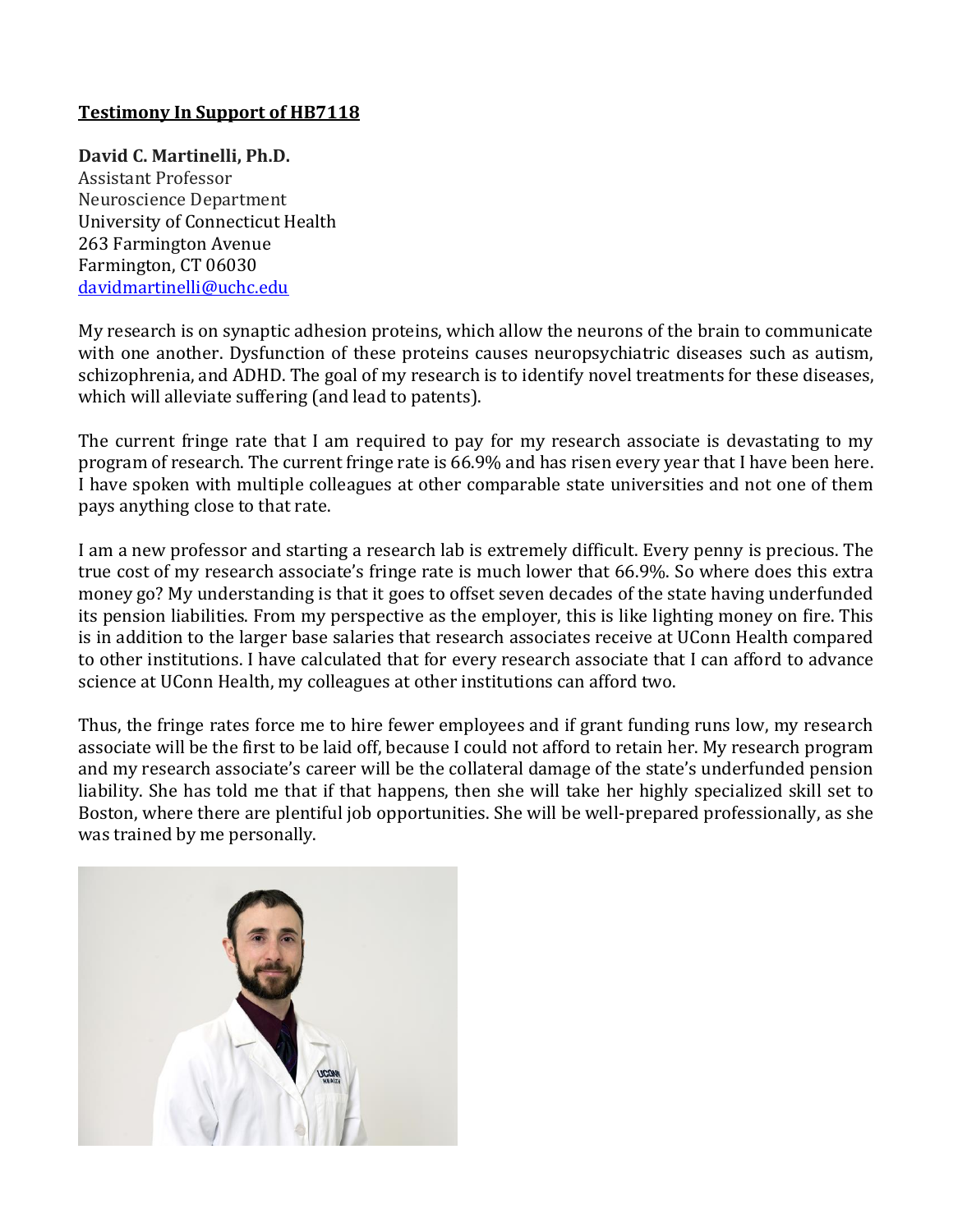#### **Bruce J. Mayer, Ph.D.**

Professor and Vice-chair Department of Genetics and Genome Sciences University of Connecticut Health 263 Farmington Avenue Farmington, CT 06030 [bmayer@uchc.edu](mailto:bmayer@uchc.edu)

My laboratory has worked for over 25 years on the basic biology of cancer—how cancer cells differ from normal cells, and how we can use those differences to develop better and more precise therapies. Over the years my lab has been supported by millions of dollars of grant funding from the NIH, but recently that funding has been much more difficult to obtain. One reason is that at UConn Health, we can support fewer people per grant dollar due to extraordinarily high fringe rates. That means my lab is less productive than labs at other institutions, and it also means I can hire fewer of the high-tech workers we should be encouraging to live in Connecticut.

As you know, a major reason for our high fringe rates is that UConn Health is charged by the state to help pay down the unfunded pension liability. I will provide one example of how this impacts our work. Postdoctoral fellows (research trainees who have a PhD but not yet a faculty position, roughly equivalent to residents in the medical education system) are the backbone of a productive research lab. They make modest salaries and at most institutions have low fringe rates, because they are young, healthy, and as trainees usually not covered by pensions. They stay a maximum of 5-6 years, and thus will never vest in SERS. Yet because at UConn Health their fringe rate includes costs for the unfunded pension liability, those rates are now almost 70%, several times higher than at most competing institutions. Thus the misguided effort to use their fringe rate to bolster the pension fund costs my lab grant dollars, makes it less competitive, and costs the state good jobs is sorely needs.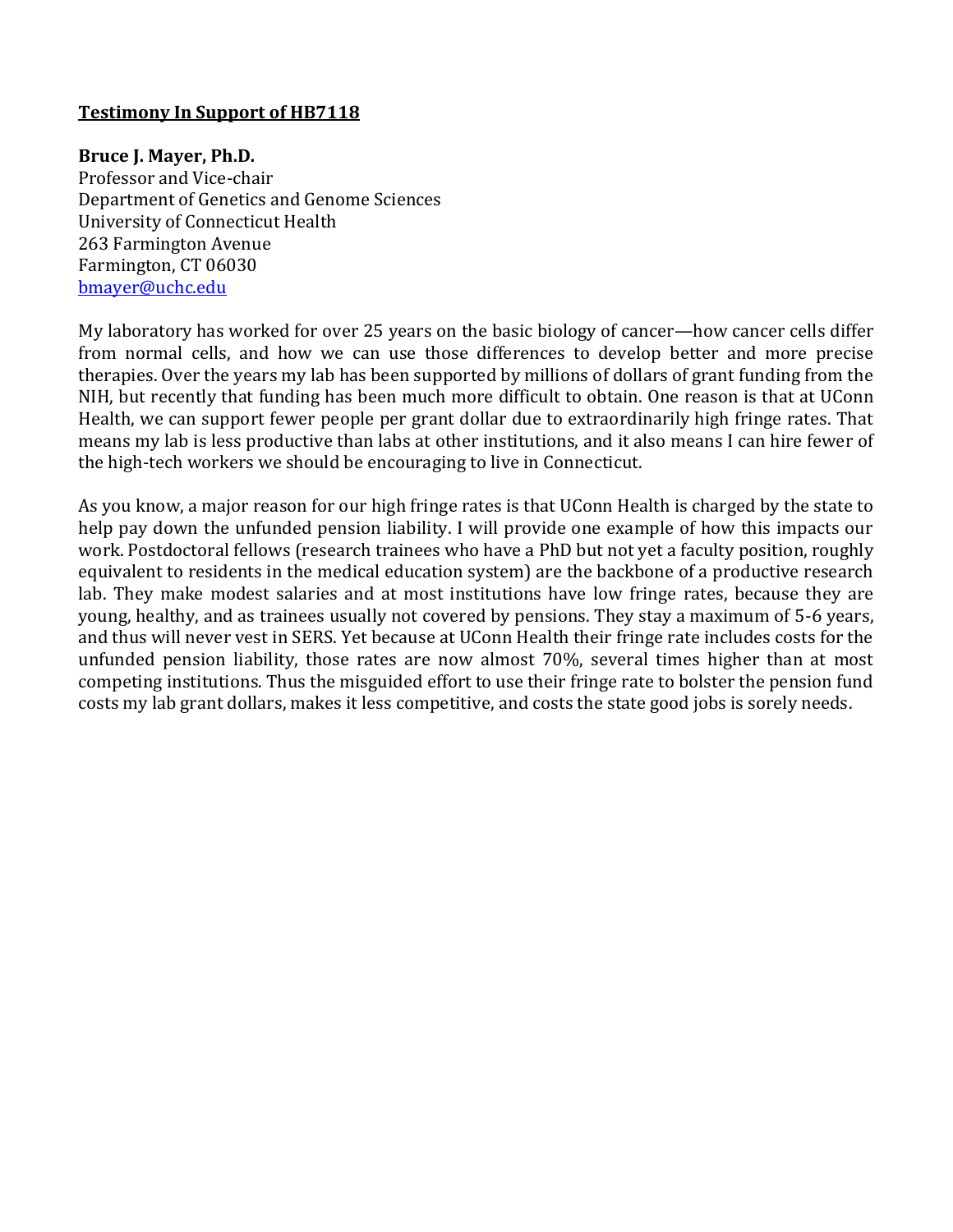#### **Patrick A. Murphy, Ph.D.**

Assistant Professor Center for Vascular Biology Department of Cell Biology University of Connecticut Health 263 Farmington Avenue Farmington, CT 06030 [pamurphy@uchc.edu](mailto:pamurphy@uchc.edu)

During my post-doctoral work at MIT, I studied the interactions between immune cells and the arterial wall under the type of low and disturbed blood flow that leads to atherosclerosis and intracranial aneurysm growth and rupture. I discovered a novel regulatory response in the endothelial-immune interaction, mediated by alternative splicing of RNA. This work, made possible by advances in RNA-sequencing technologies, is now leading to the discovery the endothelial RNAbinding proteins which regulate chronic inflammation. Mutation and dysfunction of these proteins has been observed in chronic inflammatory and neurodegenerative diseases, as well as cardiovascular disease, and we believe their dysfunction within the endothelial lining of blood vessels may predict disease progression and offer the possibility for treatment.

I believe in the vision the state has laid out for the development of a local biotech industry, and am excited to contribute to this through the ideas generated in my lab and training of personnel. We have initiated collaborations with clinicians at UCONN Health, to obtain human tissues samples which could be used to translate our work directly to disease. We have discussed how these ideas might be developed into commercial ventures. This is my long-term goal.

To achieve my goals, I rely on the personnel in the lab to give life to my ideas. The extremely high fringe benefits for professional staff has hamstrung me, relative to contemporaneous colleagues. Compared to two lab mates from my time at MIT, now at Albany Medical and University of Illinois. I will be paying \$32,850 per year in fringe for a technician, compared with their ~\$16,000. I can afford to hire only a single technician, and have not even considered a post-doctoral fellow. As a result of the salary for the technician, I turned down a very talented computational MD/PhD student. Although he would have been a tremendous benefit to my lab, I could not cover the astronomical salary for my technician and ensure enough funds for this student. Both he and I were disappointed.

When only 2 in 10 NIH grants are funded, every competitive disadvantage can mean a loss in funding. The inability to produce data, resulting from the steadily increasing fringe will not translate into impaired grant success immediately. Rates have climbed from a reasonable 40% in 2013 to the current ~70%. I would predict a significant drop in grant success in the coming years, as protocols and methods are lost when the technical staff required to keep them are no longer kept.

Although I received a highly competitive NIH K99/R00 transition award at MIT, which supplied NIH funds during my first 3 years at UCONN Health. I am currently fighting for new NIH grants, and my ability to do this well, and to maintain the momentum of my lab is compromised by the current fringe. I am strongly considering the impact of these extremely high fringe rates on my long-term ability to compete.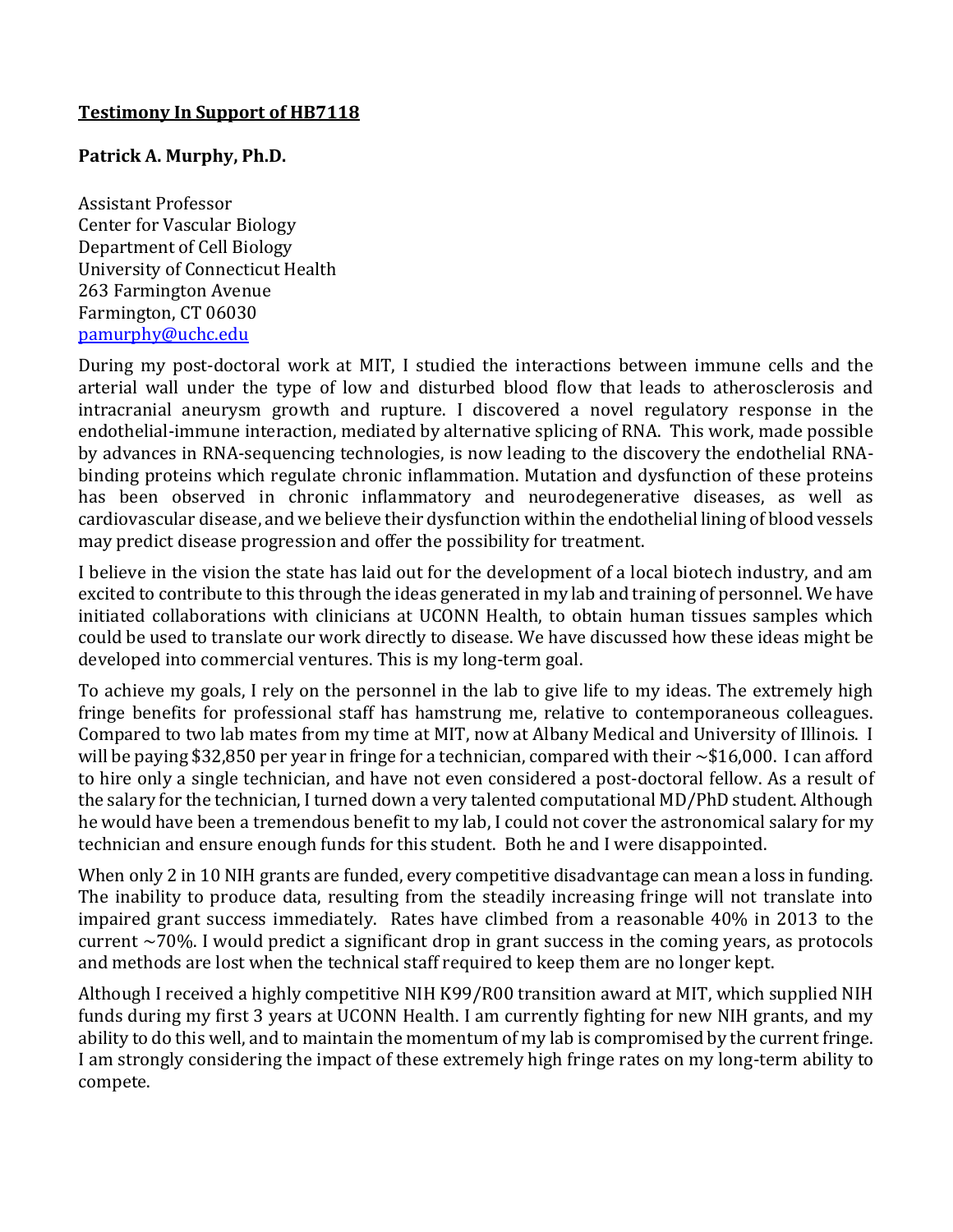#### **Annabelle Rodriguez-Oquendo, M.D.**

Professor Department of Cell Biology Linda and David Roth Chair for Cardiovascular Research Center for Vascular Biology University of Connecticut Health 263 Farmington Avenue Farmington, CT 06030 [rodriguezoquendo@uchc.edu](mailto:rodriguezoquendo@uchc.edu)

Thank you for providing me this opportunity to speak about the fringe rate. I'm here to petition for a reduction of the fringe rate back to 2012-2013 rates, which were close to 35-40%. That time period is memorable for me as I was recruited to UConn Health from Johns Hopkins in 2012, and this was due, in large part, to the Bioscience CT Initiative. I am a physician, an endocrinologist, a scientist with expertise in genetics of cholesterol and heart attacks, an inventor and a founder of a startup company, Lipid Genomics that is located in the TIP incubator program in Farmington. Since being a faculty member at UConn I have developed patents related to inflammation and heart disease, with these patents now allowed by the USPTO. All of this occurred while the fringe rate for my NIH grant was close to 40%, compared to the current level at 69%. This current high level hinders productivity and my ability to compete with other institutions across the country for NIH grant funding. For your review, I've provided a snapshot of a NIH grant submission I did on Feb 5, 2019. I want to point out that if the fringe rate would be lowered to 42%, I would save about \$28,000 per year. If the rates were 35%, as they are at Harvard, I would save \$36,000 per year. With this money returned to my budget, I can hire more staff, produce more research work and patent applications. This is also true for my colleagues, both senior investigators like myself, and junior faculty on the tenure path. All of us within the public universities of CT want to compete, and this happens by the grant application process. We want our ideas to make a difference for the people of CT and beyond. I'm happy to report that yesterday I received notice that I was elected as a member of the CT Academy of Science and Engineering, all due to the research work and patents generated since joining UConn Health. We want to continue making a difference, so please vote for HB 7118, so that starting in July of this year, researchers in CT can participate in a fair competition.

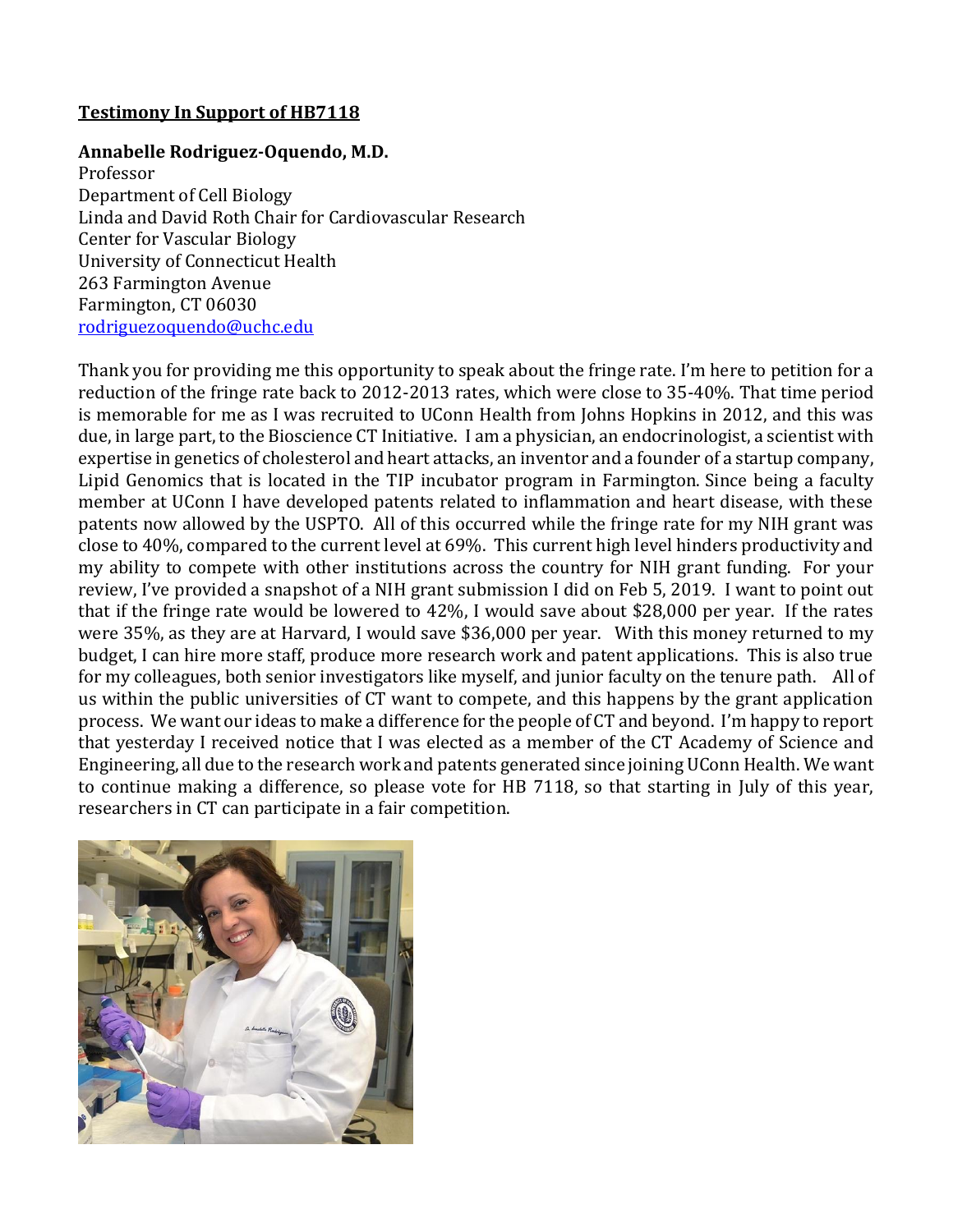# Annabelle Rodriguez-Oquendo, M.D.

| <b>Salaries</b>                        |          | <b>FTE</b> |          | Effort |      |      |      |      |      | Year 1 |             | Year <sub>2</sub> |             |              | Year 3      | Year 4 |             | Year 5 |             | Total        |         |
|----------------------------------------|----------|------------|----------|--------|------|------|------|------|------|--------|-------------|-------------------|-------------|--------------|-------------|--------|-------------|--------|-------------|--------------|---------|
| Professional Res Asst I                | \$49,462 | 1.00       | \$49,462 | 12.00  | 100% | 100% | 100% | 100% | 100% | 's     | 52,677      | \$                | 56,101      | s            | 57,784      | ' S    | 59,518      | \$     | 61,304      | $\mathsf{s}$ | 287,384 |
| Professional Res Asst                  | \$49.462 | 1.00       | \$49,462 | 12.00  | 100% | 100% | 100% | 100% | 100% | `\$    | 52,677      |                   | 56.101      | $\mathsf{s}$ | 57.784      |        | 59,518      | 's     | 61,304      | 3ءَ          | 287,384 |
| <b>Fringe Benefits</b>                 | Rate     |            |          |        |      |      |      |      |      |        |             |                   |             |              |             |        |             |        |             |              |         |
| Annabelle Rodriguez (faculty)          | 42.00%   |            |          |        |      |      |      |      |      |        |             |                   |             |              |             |        |             |        |             |              |         |
| <b>Professional Res Asst I</b>         | 69.00%   |            |          |        |      |      |      |      |      | \$     | 36,347      | \$                | $38,710$ \$ |              | 39,871      | S      | 41,067      | S      | 42,300      | <b>S</b>     | 198,295 |
| Professional Res Asst I                | 69.00%   |            |          |        |      |      |      |      |      | \$     | 36,347      | -S                | 38,710      | $\sqrt{3}$   | 39,871      | \$     | 41,067      | S      | 42,300      | 3ء           | 198,295 |
| Salary plus Fringe per staff           |          |            |          |        |      |      |      |      |      | S      | 89,024 \$   |                   | 94,811 \$   |              | 97,655 \$   |        | 100,585 \$  |        | 103,604 \$  |              | 485,679 |
|                                        |          |            |          |        |      |      |      |      |      | S      | 89.024 \$   |                   | 94,811 \$   |              | 97,655 \$   |        | 100.585 \$  |        | 103,604 \$  |              | 485,679 |
| Total for both professional staff      |          |            |          |        |      |      |      |      |      | S      | 178,048 \$  |                   | 189,622     | S            | 195,310 \$  |        | 201,170 \$  |        | 207,208 \$  |              | 971,358 |
|                                        |          |            |          |        |      |      |      |      |      |        |             |                   |             |              |             |        |             |        |             |              |         |
| IF fringe were set at 42%              |          |            |          |        |      |      |      |      |      | \$     | 74,801 \$   |                   | 79,663 \$   |              | 82,053 \$   |        | 84,516 \$   |        | 87,052 \$   |              | 408,085 |
|                                        |          |            |          |        |      |      |      |      |      | S      | 74.801 \$   |                   | 79,663 \$   |              | 82.053 \$   |        | 84,516 \$   |        | 87,052 \$   |              | 408,085 |
| Total for both professional staff      |          |            |          |        |      |      |      |      |      |        | 149,602 \$  |                   | 159,326 \$  |              | 164,106 \$  |        | 169,032 \$  |        | 174,104 \$  |              | 816,170 |
| Potential savings to direct NIH budget |          |            |          |        |      |      |      |      |      | Ś      | 28,446 \$   |                   | $30,296$ \$ |              | $31,204$ \$ |        | $32,138$ \$ |        | $33,104$ \$ |              | 155,188 |
| IF we were Harvard (fringe 35%)        |          |            |          |        |      |      |      |      |      | S      | $71.114$ S  |                   | 75.736 \$   |              | 78,008 \$   |        | 80.349 \$   |        | 82,760 \$   |              | 387,968 |
|                                        |          |            |          |        |      |      |      |      |      | \$.    | $71,114$ \$ |                   | 75,736 \$   |              | 78,008 \$   |        | 80,349 \$   |        | 82,760 \$   |              | 387,968 |
|                                        |          |            |          |        |      |      |      |      |      | \$     | 142,228 \$  |                   | 151,472 \$  |              | 156,016 \$  |        | 160,698 \$  |        | 165,520 \$  |              | 775,936 |
| Potential savings to direct NIH budget |          |            |          |        |      |      |      |      |      | Ś      | 35.820 \$   |                   | 38,150 \$   |              | $39,294$ \$ |        | 40,472 \$   |        | 41,688 \$   |              | 195,422 |

# **I. Negative consequences of the high fringe rate**

- a. Can hire fewer lab staff. This translates into less CT residents in STEM, potentially offsetting recent legislative changes to encourage STEM students to remain in CT. Per year, Harvard can support 3 staff to our 2.
- b. Reliance on unprofessional lab staff: graduate students, postdocs, special payroll.
- c. Reliance on hiring foreign lab staff: lower fringe rate set at 22%.
- d. Less staff means less productivity. This is measured by publication number, quality, report of inventions. Less productivity means having to change strategy for grant submissions: renewals vs. new applications.
- e. Problem for junior faculty who need productivity metrics as part of their tenure package. Less productive less able to compete for grants and get tenure.
- f. Recruited faculty not initially aware of high fringe rates and negative impact on their productivity and ability to compete for future grants. This faculty group at risk of feeling duped.
- g. All of above negatively impacts national reputation of UConn and CT.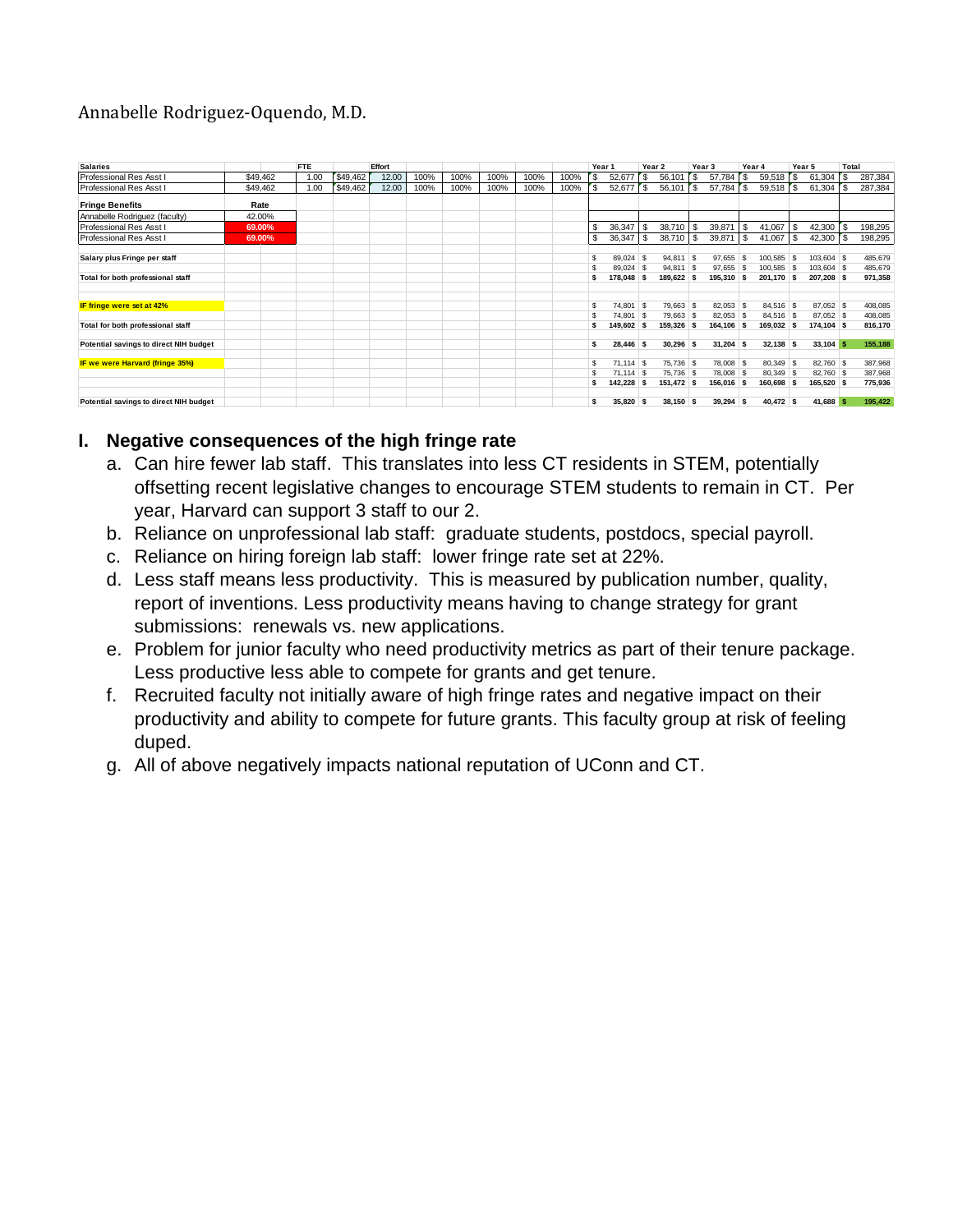#### **Daniel W. Rosenberg, Ph.D.**

HealthNet, Inc. Chair in Cancer Biology and Professor of Medicine Investigator, Center for Molecular Oncology Director, Colon Cancer Prevention Program University of Connecticut Health 263 Farmington Avenue Farmington, CT 06030 [rosenberg@uchc.edu](mailto:rosenberg@uchc.edu)

My laboratory studies the earliest stages of colon cancer using a multi-omics approach. As part of our work, we have performed colonoscopy screening on hundreds of patients at the JDH and created a large human database of early neoplasia, including detailed information on demographics, somatic mutations, epigenetics and microbiome. We also model many of the molecular defects present in the human colon using genetically modified mouse models. One of our major research goals is to develop strategies that can prevent cancer development, using natural products (walnuts) or non-toxic compounds (aspirin) to reduce colon inflammation and limit the likelihood of cancer development.

For many years we have been forced to pay out of our extramural research funding for state obligations that we are not responsible for, a difficult situation we did not create. This is essentially a huge tax that is imposed upon those of us with extramural funding. In a time when the pay line is at an historic low at the NIH (approximately 8 percentile), just being able to secure NIH funding is a terrific accomplishment, but then to be punished by the state through no fault of our own by imposing this added burden upon us that has the net result of immediately making our laboratories less competitive than other institutions around the country.

There is so much we could do with this additional funding that is denied us - hire additional personnel, purchase needed equipment and reagents, etc. Having to pay such high fringe rates (much higher than almost anywhere else in the United States) is really putting us at a huge competitive disadvantage with other research institutions.

The state must absorb this added cost and not pass it on to hard-working scientists within the State of Connecticut.

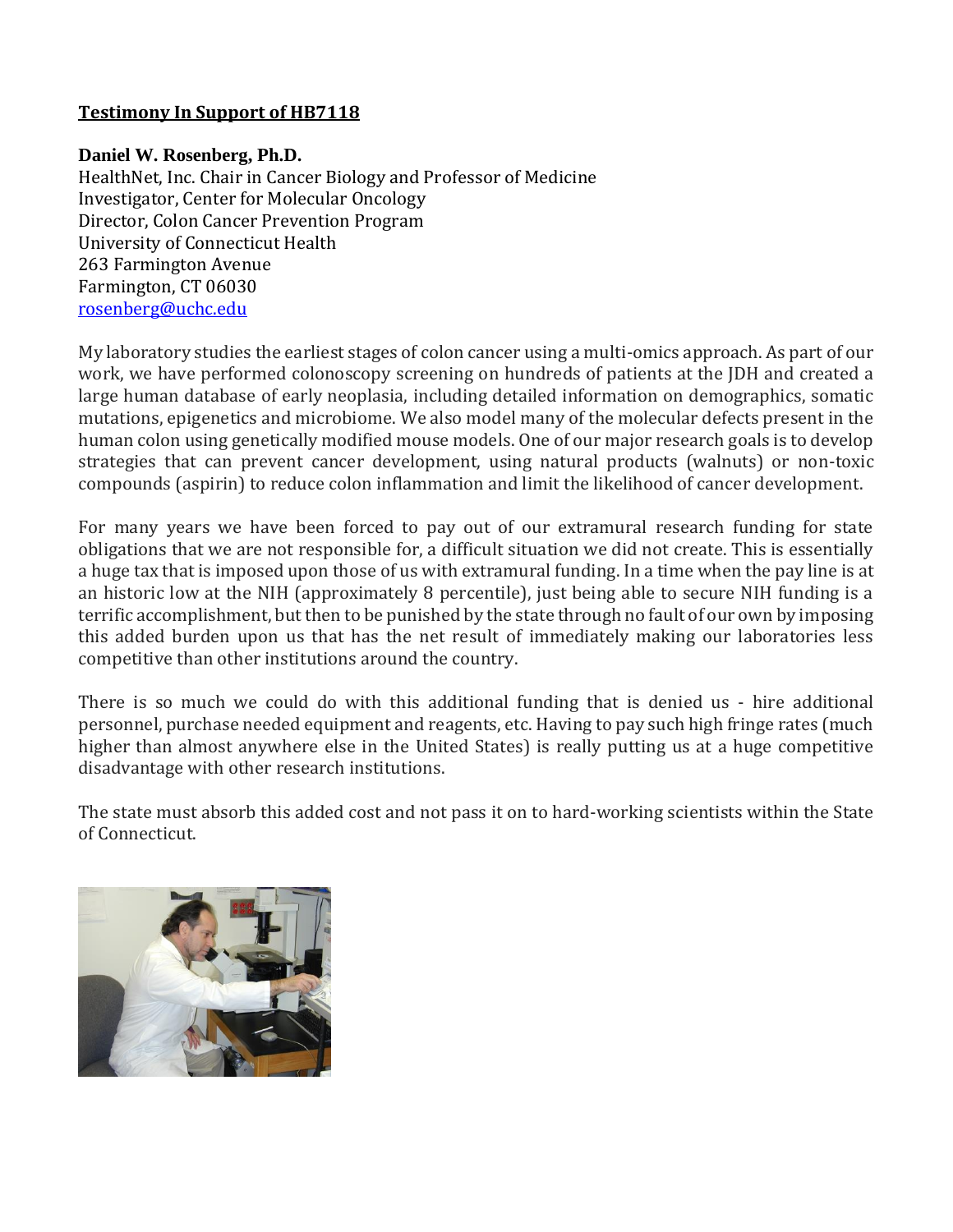#### **Penghua Wang, Ph.D.**

Assistant Professor Department of Immunology University of Connecticut Health 263 Farmington Avenue Farmington, CT 06030 [pewang@uchc.edu](mailto:pewang@uchc.edu)

My name is Penghua Wang, Assistant Professor in the Department of Immunology. I'm writing to raise my concern over the extremely high fringe rates caused by unfunded fringe liability.

I run active research in the field of viral immunology and inflammatory diseases, ultimately seeking new therapeutic approaches to treating important human disease conditions such as viral/autoimmune arthritis and Zika/dengue virus infection. My research is currently supported by NIH grants. The fringe rate at U Conn is much higher than elsewhere I know. For example, the fringe benefit for one employee in my lab is ~\$15,000/year more than his peers with the same salary at Yale University. This significantly reduces the amount of funds to research, rendering me less competitive than my peers in other institutions. I hope the State legislative body will consider this issue seriously, make UConn research grow and become more competitive.

#### **Penghua Wang, Ph.D.**

Assistant Professor Department of Immunology University of Connecticut Health 263 Farmington Avenue Farmington, CT 06030 [pewang@uchc.edu](mailto:pewang@uchc.edu)